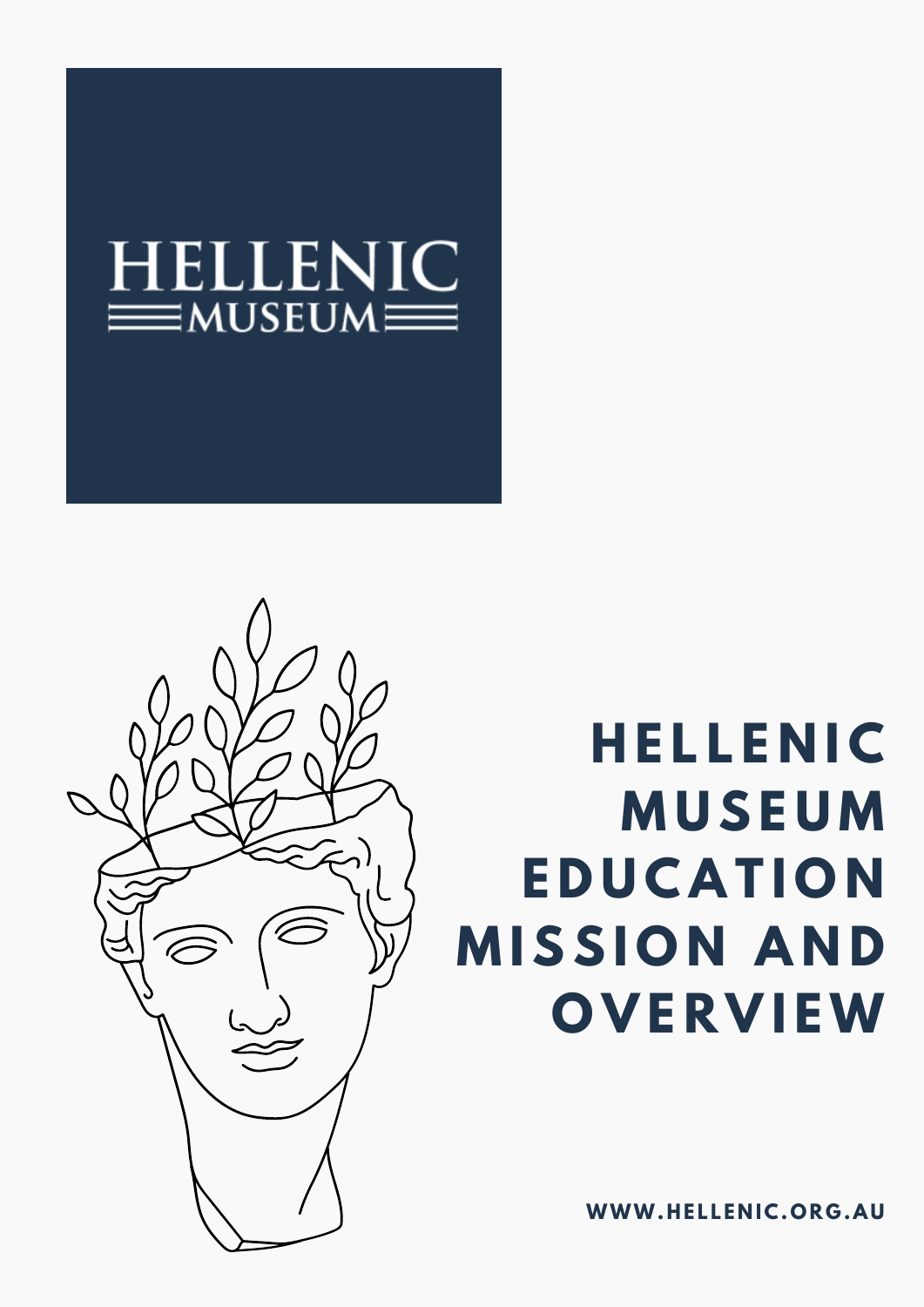### **H E L L E N I C M U S E U M**

The Hellenic Museum education program aims to engage all learners and audiences in a rich learning culture, which spurs an active interface between people, cultures and the contemporary world. Our program aims to generate learning beyond traditional models of 'educating'.

This approach supports our holistic vision of cultural exploration, spanning antiquity to modern realities. Participants of the Hellenic Museum Education Program do not simply come to a museum or a classroom – they enter a new world of thinking and problem solving. A world where they can touch, wonder, question, innovate and explore diverse perspectives.

The Hellenic Museum Education Program aims to engage learners at every stage of their life journey, support public well-being through knowledge sharing and empower learners to become innovative participants in our city's and the world's increasingly knowledge-based economy. At the heart of our learning program is our mission to innovate learning experiences inspired by the wisdom, cultural knowledge and heritage of Greece that continues to define the Western world today.

#### N U R T U R I N G 21S T C E N T U R Y SKILLS IN LEARERS

The Hellenic Museum Education Program aims to position history and culture as a starting point for students to become 21st century citizens. The program draws directly on the cultural heritage of Greece to create multidisciplinary education programming. Our programs are aligned with STEAM Learning, the F-10 and VCE Victorian Curriculum and global pedagogical innovations- to engage primary, secondary, tertiary and adult learners, and the teaching community in a lifelong learning culture.

Our program champions real world application of cultural knowledge to develop the following skills and abilities in learners:

- Problem-solving skills
- Digital and visual literacy
- Intercultural capabilities
- Critical and creative thinking
- Leadership and teamwork skills
- Humanitarian and civic responsibility Resilience and courage

**P A S S I O N**

**L E A R N**

**WI T H**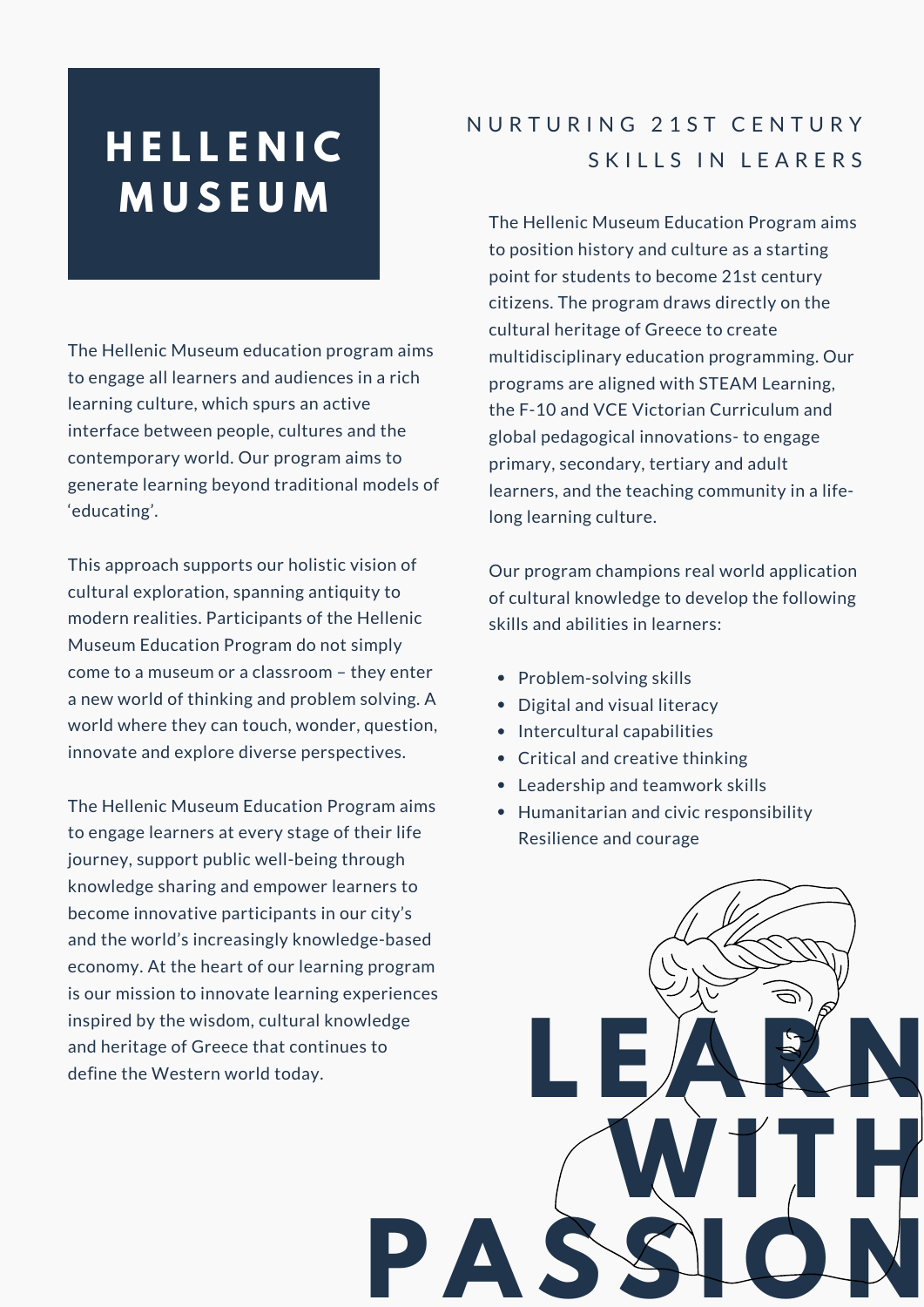#### A SOCRATIC PROCESS OF LEARNING

#### A MULTICULTURAL COMMUNITY RESOURCE A N D H U B

At the Hellenic Museum, education is more than 'knowing' and 'learning' – it is about **how** students know and learn. Participants will be encouraged to question how and why historical knowledge or perspectives are constructed, to ask critical historical, political, cultural, economic, ideological and social questions that create a balanced investigation of the past and present.

This core approach is based on the Socratic Method, a dialectical form of inquiry, that generates critical historical thinking by facilitating a learning environment where students investigate, discuss, and ask challenging questions. In this way, our programs aim to encourage students to be critical consumers of knowledge, and to be aware and reflective about their own perspectives, assumptions, processes of understanding and learning.

Through our educational service to the public, we hope to be a multicultural community resource and hub for contemporary discourse inspired by ancient values that have stood the test of time. As a proud member of Multicultural Museums Victoria, the Hellenic Museum aims to introduce audiences to an intercultural world of learning where all voices are respected, and experimentation invited. Above all, our educational programs prioritise equal opportunity for diverse participants to explore in a safe and supportive environment.